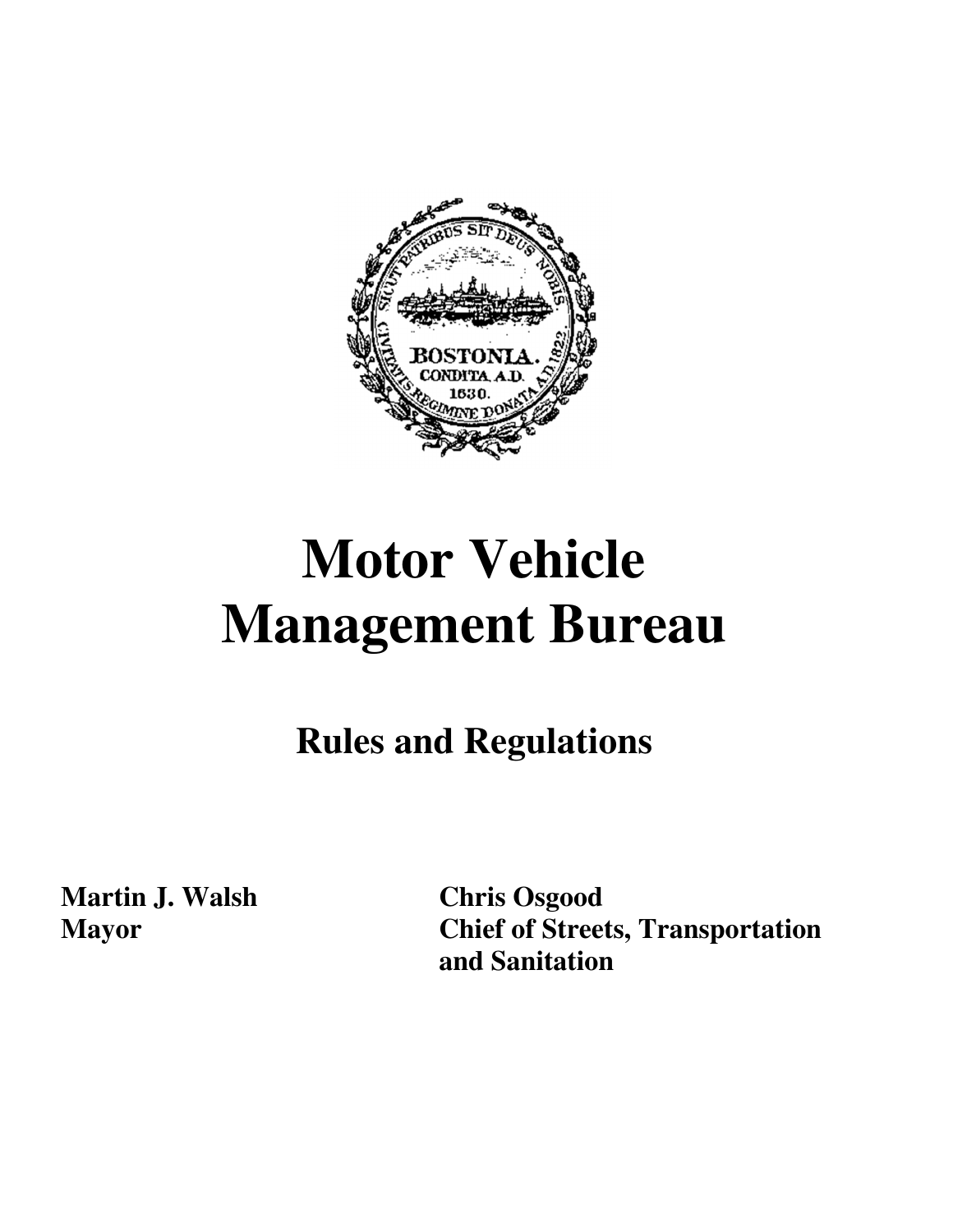# **TABLE OF CONTENTS**

| I.   |  |
|------|--|
|      |  |
|      |  |
|      |  |
|      |  |
| II.  |  |
| Ш.   |  |
|      |  |
|      |  |
|      |  |
| IV.  |  |
|      |  |
|      |  |
|      |  |
|      |  |
| V.   |  |
|      |  |
|      |  |
|      |  |
| VI.  |  |
|      |  |
|      |  |
|      |  |
|      |  |
|      |  |
|      |  |
|      |  |
|      |  |
|      |  |
|      |  |
|      |  |
| VII. |  |
|      |  |
|      |  |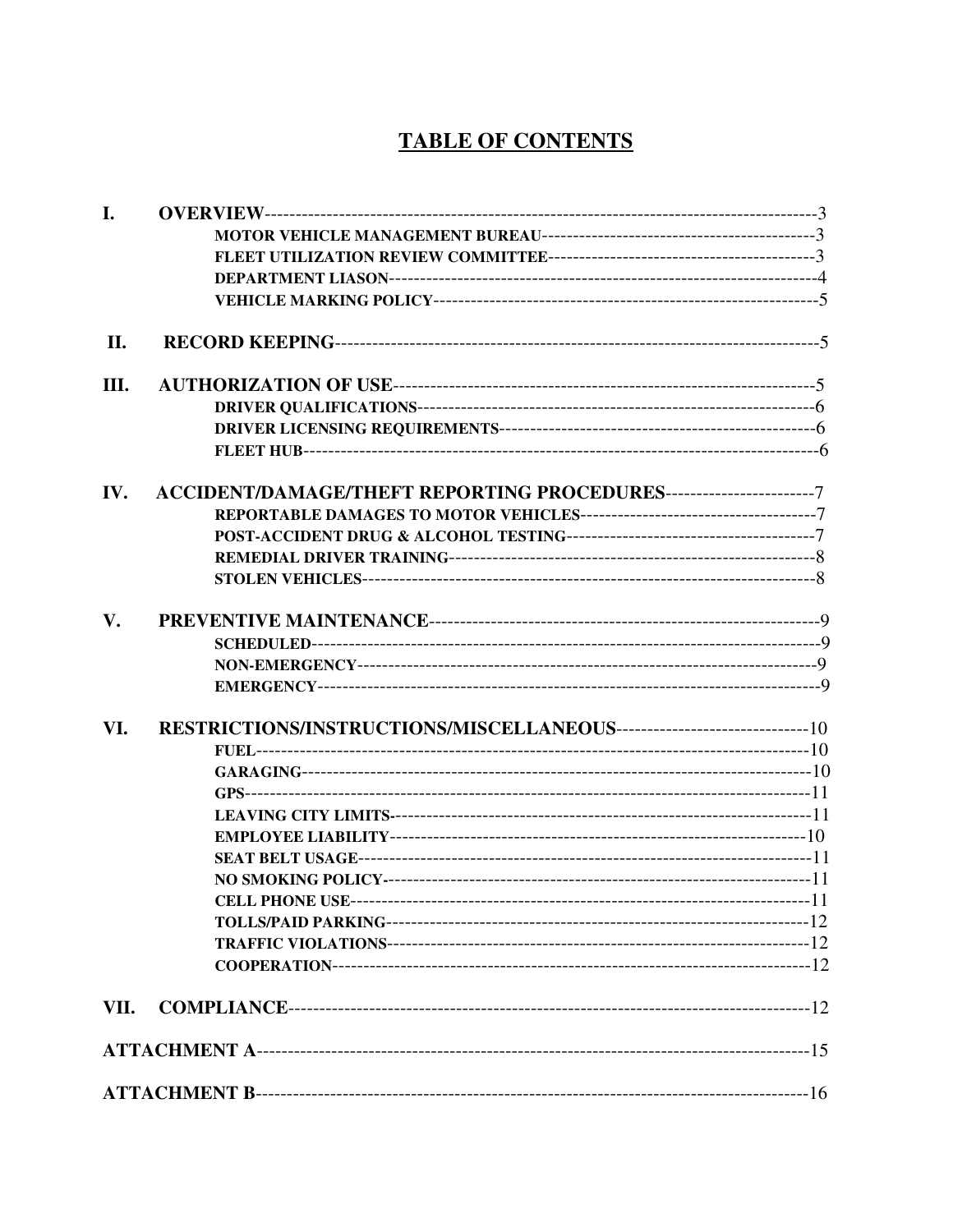# **I. OVERVIEW**

The City of Boston's commitment to providing quality services to its constituents necessitates a substantial investment in vehicle and equipment assets. Effective management of these fleet assets is imperative in order to keep the City's operations at peak efficiency and readiness. An important element in achieving this objective is the establishment of a vehicle/equipment utilization policy.

This Policy, as one of the City of Boston's Employee Policies, is to be used in conjunction with federal and state regulations governing the operation of motor vehicles, the Massachusetts Conflict of Interest Law, and other applicable policies including but not limited to the Drug Free Workplace Policy, Alcohol and Drug Policies and Protocols, and any relevant collective bargaining agreements.

# **MOTOR VEHICLE MANAGEMENT BUREAU**

Under the authority of the City of Boston Municipal Code (section 7-8), the Motor Vehicle Management Bureau has been established with the following authorities/duties:

The MVMB shall be responsible for the acquisition by purchase or otherwise and for the assignment, maintenance and disposal for all motor vehicles owned by, or leased, loaned or otherwise provided to the City, excepting vehicles owned or leased by the Fire or Police Departments, which Police or Fire Department vehicles shall not be used except for the purposes of said Department. (Ord. 1979 c. 33; Ord. 1996 c. 6)

# **FLEET UTILIZATION REVIEW COMMITTEE**

The Fleet Utilization Review Committee shall be established and charged with making decisions to retain, reassign, eliminate, or assign pool vehicle status to inefficiently utilized vehicles and equipment. The committee shall also investigate program applications and make recommendations on alternatives to ownership of such units. It is the responsibility of the Fleet Utilization Review Committee to analyze the usage of the fleet just prior to the budget development process and the annual vehicle purchasing cycle. The Fleet Utilization Review Committee shall be comprised of the Director of Central Fleet Management along with representatives from various departments.

The purpose of the committee is to evaluate usage and application data on vehicles that are being underutilized, over utilized, or improperly utilized (units with abnormally high maintenance and/or damage costs), which therefore do not meet the established class parameters (standards).

Once a vehicle falls into one of these exception categories, the customer department shall be interviewed to review the usage records and to present justification for maintaining the vehicle's assignment and status. Should the committee decide that there is insufficient justification for the current assignment, the unit may be reassigned, replaced, or used as a substitute to replace another older vehicle. The vehicle may also be disposed of as surplus or replaced with a more applicable vehicle for the task being performed. Some vehicles may be transferred to the City Motor Pool (FleetHub) to allow other departments to use the vehicle.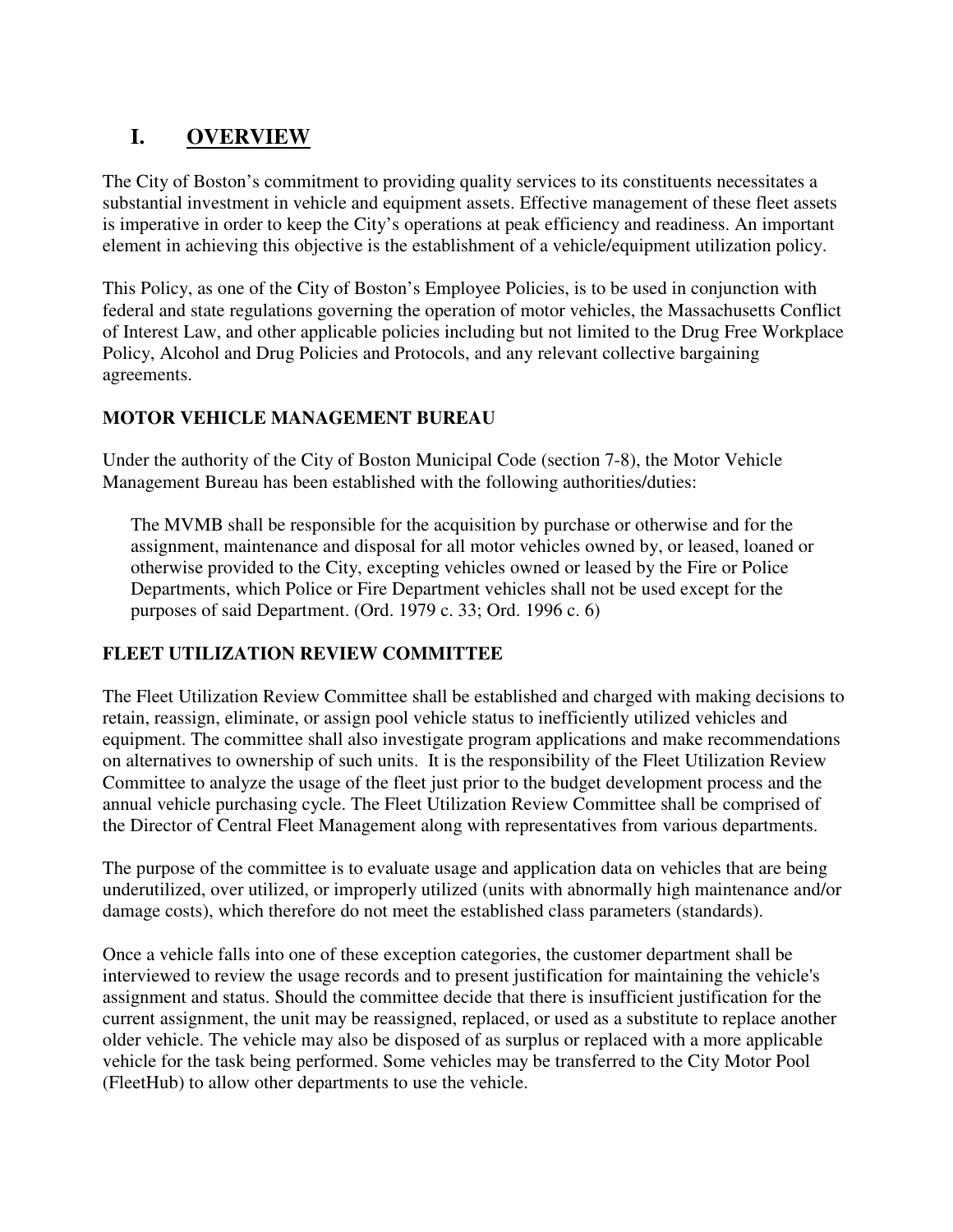Unless special circumstances dictate, the Fleet Utilization Review Committee shall meet periodically at times that correspond closely to upcoming fiscal events such as budget generation, budget implementation, budget review, and the fleet specification writing and vehicle-purchasing schedule.

A memo, generated by Central Fleet Management (CFM), shall notify customer departments that they may have inefficiently utilized equipment and shall request a response for evaluation by the committee. The customer department may request more information from CFM and, if not represented on the committee, send a representative to the meeting to clarify the usage and provide more detail. Results of the meetings will be documented, recorded, and summarized for review. These documents may also become a part of the City budget program review process to evaluate departmental program needs and effectiveness.

Utilization standards shall be levels of usage according to class of vehicle or piece of equipment. These standards may vary due to type of use. However, low usage class standards will be under the scrutiny of the Utilization Review Committee. Utilization parameters will be set by vehicle class and/or by individual unit. The usage data shall be from historical fleet records including an analysis of usage patterns for a class or unit for a period of one to two years. Historical data from current fleet software systems shall be used to establish these usage patterns. The customer department's usage patterns by class may be further separated to compensate for seasonal usage peaks and valleys. Utilization will be evaluated using miles, days of use, fuel consumption and/or hour meter readings to account for normal and specialized user tasks. An analysis of underutilized units shall include alternatives to exclusive use of the unit, such as use of City motor pool (FleetHub), arranging a short-term rental or lease, contracting for short-term service with another agency that owns a similar unit, or utilizing a contract agency to perform the service. In establishing usage parameters, the unique needs and characteristics of each department will be accounted for. Service delivery to the citizens of the City of Boston is of paramount importance.

# **DEPARTMENT LIAISON**

All member departments under the jurisdiction of the Motor Vehicle Management Bureau are required to assign a member of their staff to act as a fleet manager/coordinator. The responsibilities of the fleet manager are primarily to act as a liaison and point of contact for all issues that arise as a result of motor vehicles assigned to the department fleet or utilized by department personnel (i.e. FleetHub vehicles). These duties include submission of motor vehicle accident reports, coordinating vehicles for scheduled preventive maintenance actions, participation at scheduled fleet manager meetings, coordination of annual vehicle inventories, and other vehicle actions as required by the Motor Vehicle Management Bureau.

#### **VEHICLE MARKING POLICY**

Most department vehicles will receive lettering identifying the department the vehicle is assigned to and City Seals. However, several City departments have approved department logos which may be used in place of, or in conjunction with, approved vehicle markings and lettering. Under no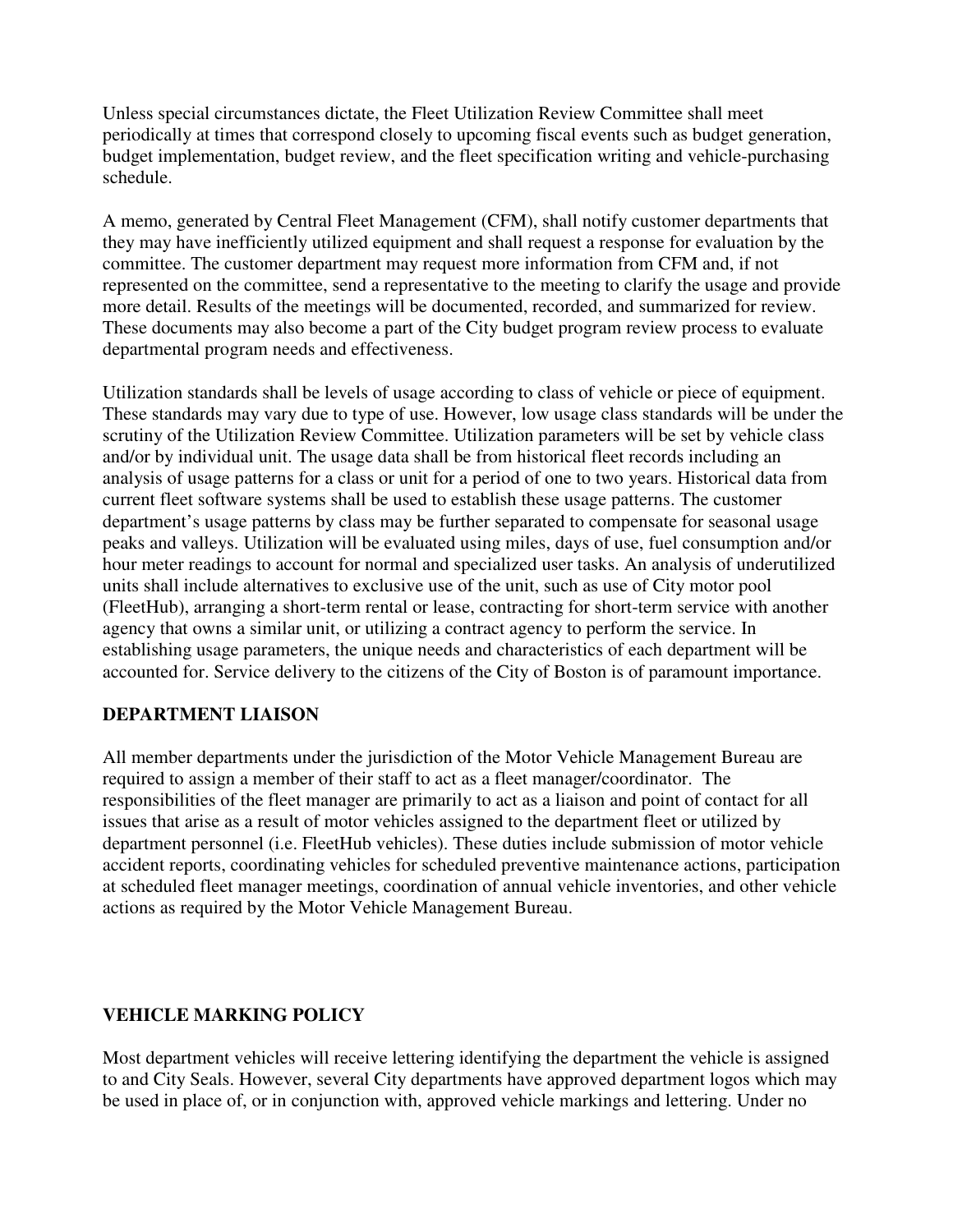circumstance should department specific or City markings or seals be removed from any vehicle without approval from a department/division head. Any removal of markings/seals shall be performed by an authorized Central Fleet Management employee. Drivers should under no circumstance apply any unauthorized markings, stickers, seals, signs or magnets to a City vehicle.

# **II. RECORD KEEPING**

The MVMB will be responsible for compiling and managing all of the centralized records regarding the City's vehicles. These records include, but are not limited to, the following:

- 1. Vehicle registrations and insurance materials
- 2. Records and reports on Motor Vehicle Accident Reports
- 3. Employee vehicle violation reports
- 4. Annual inventory reports, as directed by City Ordinances
- 5. Information and specifications on authorized vehicle purchases
- 6. Information on assignment and usage of motor vehicles

It is expected that all division heads will comply with the reporting rules and requirements within this policy by submitting all necessary information to the MVMB as required. This includes copies of all accident reports, registrations, inventory reports, preventive maintenance schedules, etc.

In the event that any record requires corrections or changes, the sole authority to do so rests with the MVMB. Request for corrections must be made in writing to the MVMB for consideration.

# **III. AUTHORIZATION OF USE – CITY OF BOSTON MOTOR VEHICLE**

Authorization of use for departmental motor vehicles is granted under the direction of the Department's Appointing Authority or his/her designee. Division heads are expected to monitor assignments and usage of the motor vehicles assigned to their division.

Use of City motor vehicles is for official use and the performance of the employee's official duties. Only those employees who have positions that require automobile transportation to carry out their duties will be authorized to use City vehicles.

It is expected that vehicles will be pooled and not assigned for individual use unless directed by the appropriate division head or his/her designee.

Any after hours, take home or out of City of Boston use must be approved by the appropriate division head or his/her designee. If at any time, the vehicle is used for commuting to and from work (for instance, the vehicle is taken home overnight), it is considered a Taxable Benefit per the IRS Publication 15-B and, as such, the employee will be required to report it in the Vehicle Usage Form at year-end. The value of such personal use, which is a taxable benefit, will be reported on the employee's W-2.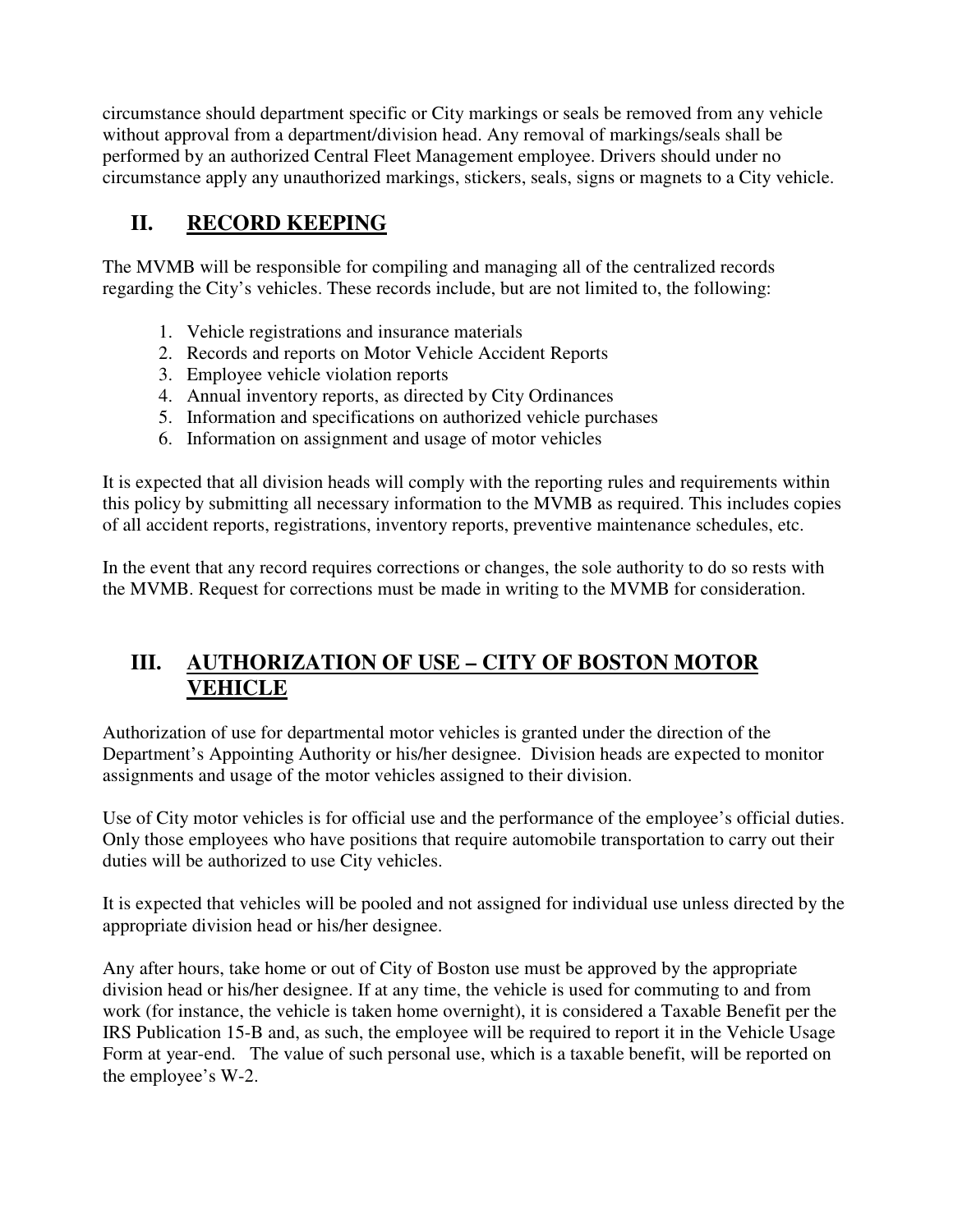#### **DRIVER QUALIFICATIONS**

Any employee who operates a City motor vehicle shall be required to show evidence of qualification to operate such vehicle, or vehicles, including the possession of a valid and legal driver's license. The employee may also be required to produce a copy of his/her driving record.

If the employee's duties require him/her to operate a commercial motor vehicle, the employee is required to possess the appropriate Commercial Driver's License (CDL) and any endorsements as required to operate the specific type of equipment. The employee must comply with any and all applicable CDL rules and regulations of the Federal Motor Carrier Safety Administration (FMCSA) (49 CFR Parts 300-399).

As a basis of hiring, promotion, or a result of a driving record evaluation, any employee who holds a position which requires a valid Massachusetts Driver's License or a valid Massachusetts Commercial Driver's License (CDL) may be requested to demonstrate his/her driving skills, knowledge, abilities, and qualifications through a remedial driver's training program, on-the-road evaluation, physical tests or other procedures as deemed necessary and appropriate. A copy of the employee's driving record shall be obtained from the driver licensing authority as part of the hiring process to determine if the employee is qualified to operate a motor vehicle in the course of employment. Any changes in an employee's driving record must be immediately reported to the employee's supervisor/manager.

# **DRIVER LICENSING REQUIREMENTS**

Any employee who holds a position which requires a valid Massachusetts Driver's License or a valid Massachusetts Commercial Driver's License (CDL) must maintain that license at all times. The driver is responsible to notify his/her supervisor/manager immediately if he/she learn that their driver's license is no longer valid.

Upon notification from the RMV that a driver's license has been revoked or suspended, the driver may no longer operate any city vehicles/equipment until proof of license reinstatement is supplied. Additionally, all CDL drivers are subject to the rules, regulations, and consequences of both the City of Boston's CDL policy and FMCSA regulations at all times.

# **FLEET HUB**

Fleet Hub vehicles are designated for use on approved local City of Boston official business only. Any use outside of City limits or overnight use must be approved by the appropriate Department Head or his/her designee. If at any time, the vehicle is used for commuting to and from work (for instance, the vehicle is taken home overnight), it is considered a Taxable Benefit per the IRS Publication 15-B and, as such, the employee will be required to report it in the Vehicle Usage Form at year-end. The value of such personal use, which is a taxable benefit, will be reported on the employee's W-2.

Any employee who has been approved for membership in the Fleet Hub Program is required to possess a valid Massachusetts Driver's License and must maintain that license at all times. It is the employee's responsibility to immediately notify their department's Fleet Hub administrator upon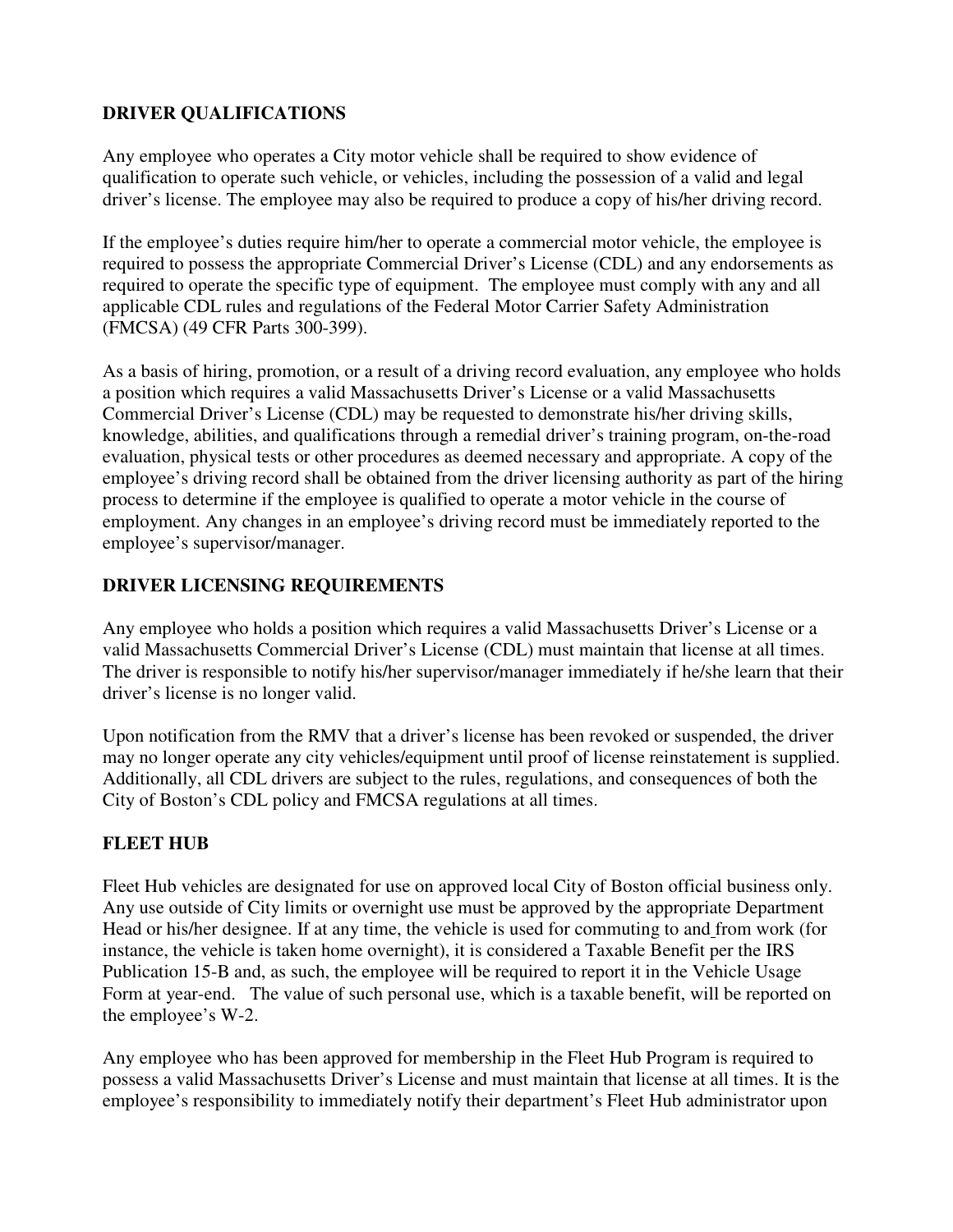notification by the Registry of Motor Vehicles that his/her driver's license has been revoked or suspended. The employee is expressly prohibited from driving a Fleet Hub motor vehicle until his/her driving privileges have been restored.

Additionally, any employee who is approved for membership in the Fleet Hub Program agrees to the provision that the City of Boston may elect to enroll said employee into the City's driver's license notification program in partnership with the Registry of Motor Vehicles.

While using a FleetHub vehicle, employees shall comply with all departmental/divisional rules governing vehicle use, all of the rules and regulation listed herein as well as the **FleetHub specific policies set by Central Fleet Management**. All approved members are apprised of these FleetHub specific policies through a welcome e-mail and an online orientation and quiz before they are allowed to begin reserving FleetHub vehicles. Failure to comply with any of the aforementioned rules, regulations or policies may result in suspension or expulsion from the FleetHub program in addition to any other disciplinary measures taken by MVMB or the employees' supervisor/manager.

# **IV. ACCIDENT/DAMAGE/THEFT REPORTING PROCEDURES**

# **REPORTABLE DAMAGES TO MOTOR VEHICLES**

Any City of Boston employee involved in an accident that results in damage to either City of Boston property or private property and/or involves any personal injury will follow these steps:

- 1. Notify the appropriate law enforcement agency immediately (i.e. 911).
- 2. Notify the employee's immediate supervisor.
- 3. Exchange all necessary information with the operator(s) of other vehicles involved in the accident required to complete a Motor Vehicle Accident Report.
- 4. Obtain the names, addresses, and phone numbers of any witnesses
- 5. Make no statements as to who is at fault in the accident and refrain from discussing the circumstances of the accident with anyone other than City of Boston authorities or law enforcement officials.
- 6. Cooperate and comply with the instructions of any law enforcement, fire, or medical personnel at the scene of the accident.

If possible, the supervisor of the employee involved in the accident should go to the scene of the accident to ensure the above steps are followed. The supervisor should also ensure that a Motor Vehicle Accident Report is completed and submitted to the Motor Vehicle Management Bureau (MVMB).

Accident reports should be submitted to the MVMB within 24 hours of the vehicle accident. If the employee is hospitalized or otherwise incapacitated as a result of an accident, he/she should submit a report as soon as reasonably possible. Failure to report an accident in a timely manner may result in disciplinary action, up to and including termination.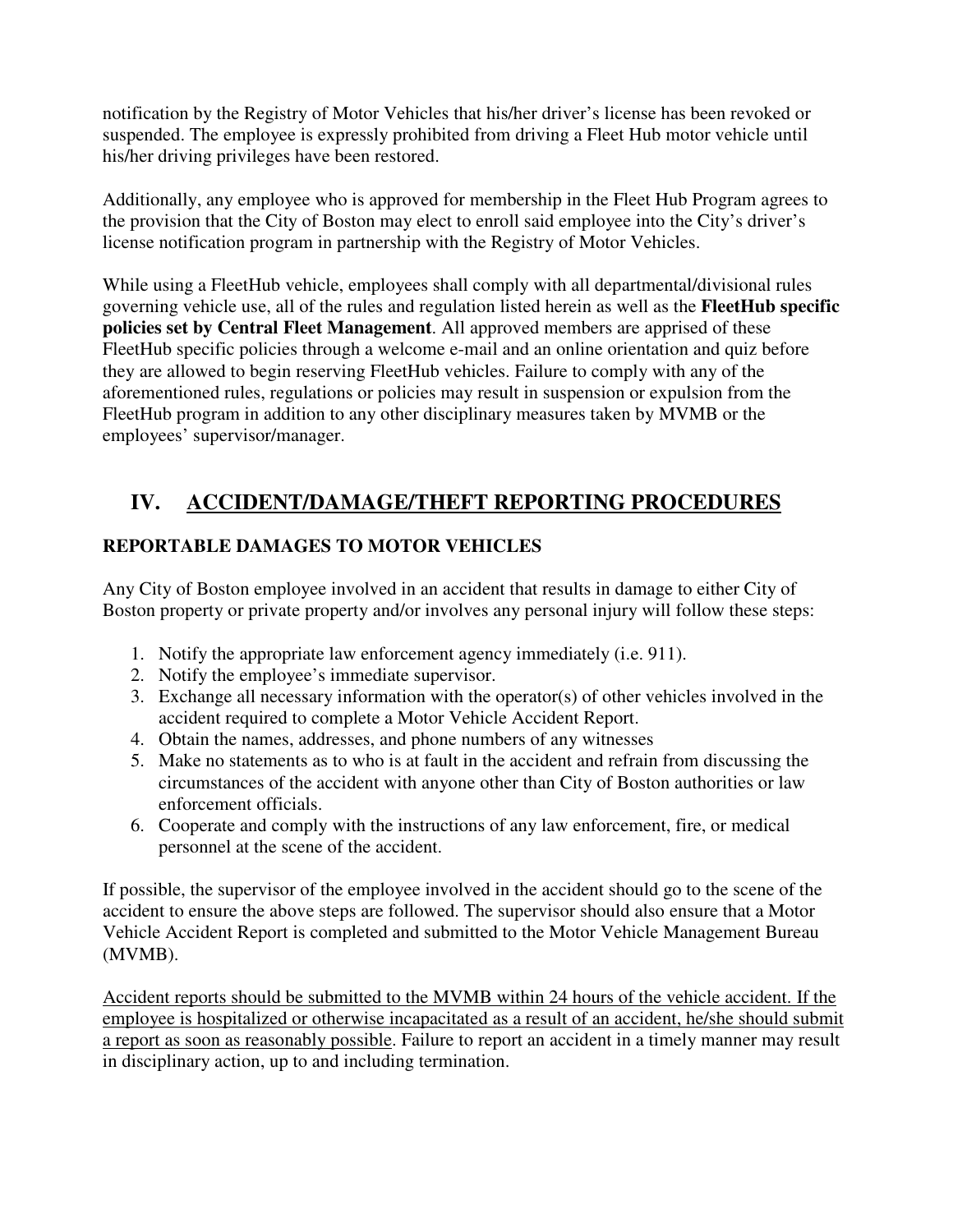# **POST-ACCIDENT DRUG & ALCOHOL TESTING**

Employees who are involved in an accident while operating a City owned vehicle may be subject to an alcohol & drug test following an accident whenever:

- 1. the accident involves a fatality; or
- 2. an individual suffered a bodily injury that required immediate medical treatment away from the scene of the accident and/or the employee received a citation for a moving traffic violation arising from the accident; or
- 3. one of the vehicles involved in the accident was towed from the scene and/or the employee received a citation for a moving traffic violation arising from the accident.

Drug & Alcohol Testing will never delay necessary and immediate medical treatment. Testing should be performed as soon as possible after the accident.

> Alcohol testing must be completed within 8 hours after the accident. Drug testing must be completed within 32 hours after the accident.

This language is not intended to amend, add to, or subtract from any current collective bargaining agreement or memorandum of agreement between the City of Boston and its unions. To the extent a conflict exists between this section and any relevant collective bargaining agreement or memorandum of agreement, the terms of the applicable agreement shall prevail.

# **REMEDIAL DRIVER TRAINING**

The Motor Vehicle Management Bureau will compile the material for the monthly Accident Report - which will be used to monitor the frequency, type, and cause of accidents involving department vehicles. The report will be prepared and submitted to division heads on the first week of each month.

In identifying frequency and trends regarding employees involved in multiple accidents during a given year, the MVMB may make the following recommendations for any employee who holds a position which requires a valid Massachusetts Driver's License or a valid Massachusetts Commercial Driver's License (CDL): 1) suspend an employee's driving privileges pending completion of remedial driver's training, 2) revoke an employee's authorization to operate a City vehicle, and/or 3) refer an employee to remedial driver's training classes.

Remedial driver's training must be completed under the auspices of the Central Fleet Management (CFM) Safety Instructor. In addition to an employee's frequency of accidents, recommendations for employees to be enrolled in the remedial driver training course may occur at the request of an employee's supervisor and/or division head.

The Motor Vehicle Management Bureau will direct the safety instructor to provide qualitative feedback in any assessment of an employee's driving skills.

# **STOLEN VEHICLES**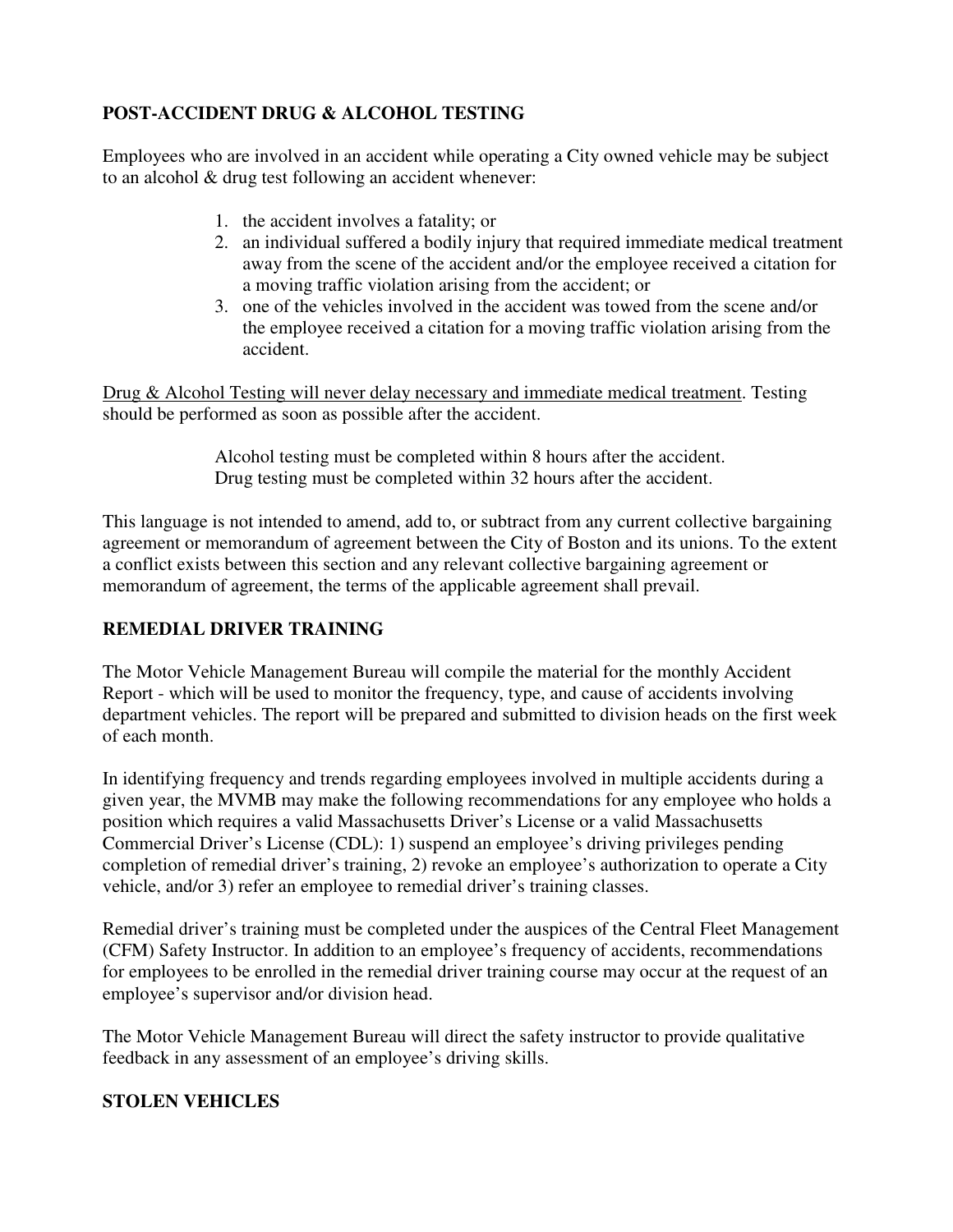If a City motor vehicle is stolen, the operator of the vehicle must immediately report the theft to the Boston Police Department or other appropriate local law enforcement agency and complete a stolen vehicle report provided by the appropriate agency. If the theft occurs during normal work hours, the employee is responsible for reporting the theft to their supervisor (who will notify proper departmental authorities) and to the MVMB. If the theft occurs during non-working hours, these notifications shall be done on the next work day. The vehicle operator shall submit a copy of the report to the MVMB.

**NOTE**: The City is not responsible or liable for the loss of an employee's personal property as a result of a stolen vehicle. Employees are cautioned to exercise due care of personal property when using a City motor vehicle.

# **V. PREVENTIVE MAINTENANCE**

Every City motor vehicle has an established preventive maintenance schedule. Department fleet managers are responsible for ensuring that all vehicles assigned to their department receive maintenance actions at their scheduled times. Preventive maintenance falls into three categories - Scheduled, Non-emergency, and Emergency.

Central Fleet Management will provide monthly reports to fleet managers indicating which vehicles are due/overdue for maintenance actions.

#### **SCHEDULED**

Upon notification from Central Fleet Management, fleet managers are required to provide the listed vehicles to CFM for their preventive maintenance. Departments should ensure that impact on operational requirements is minimal, but vehicles should be delivered to CFM as soon as feasible.

Scheduled maintenance should be completed before a vehicle becomes overdue for a preventative maintenance service. Fleet managers will receive reminder notifications to have the vehicle delivered for scheduled maintenance. CFM reserves the right to utilize punitive administrative actions (i.e. turning off the vehicle's fuel card/device) to ensure that vehicles are brought in on time for preventative maintenance.

# **NON-EMERGENCY**

Whenever an operator notices a problem with a vehicle, he/she should bring the vehicle to CFM for inspection and/or repairs. Operators must complete and sign a Driver's Complaint Sheet fully, legibly and to the best of their knowledge upon arrival at CFM. If a technician is readily available, the vehicle will receive an inspection/evaluation. Otherwise, the vehicle will be scheduled for repairs as soon as possible

# **EMERGENCY (NON-DUTY HOURS)**

The hours of operation for Central Fleet Management are Monday through Friday 7:00am to 11:30pm. If an emergency occurs with a City vehicle during non-working hours, operators should contact non-emergency City services and information at 311 and report the problem and location of the vehicle. Hot Line operators will contact CFM staff who will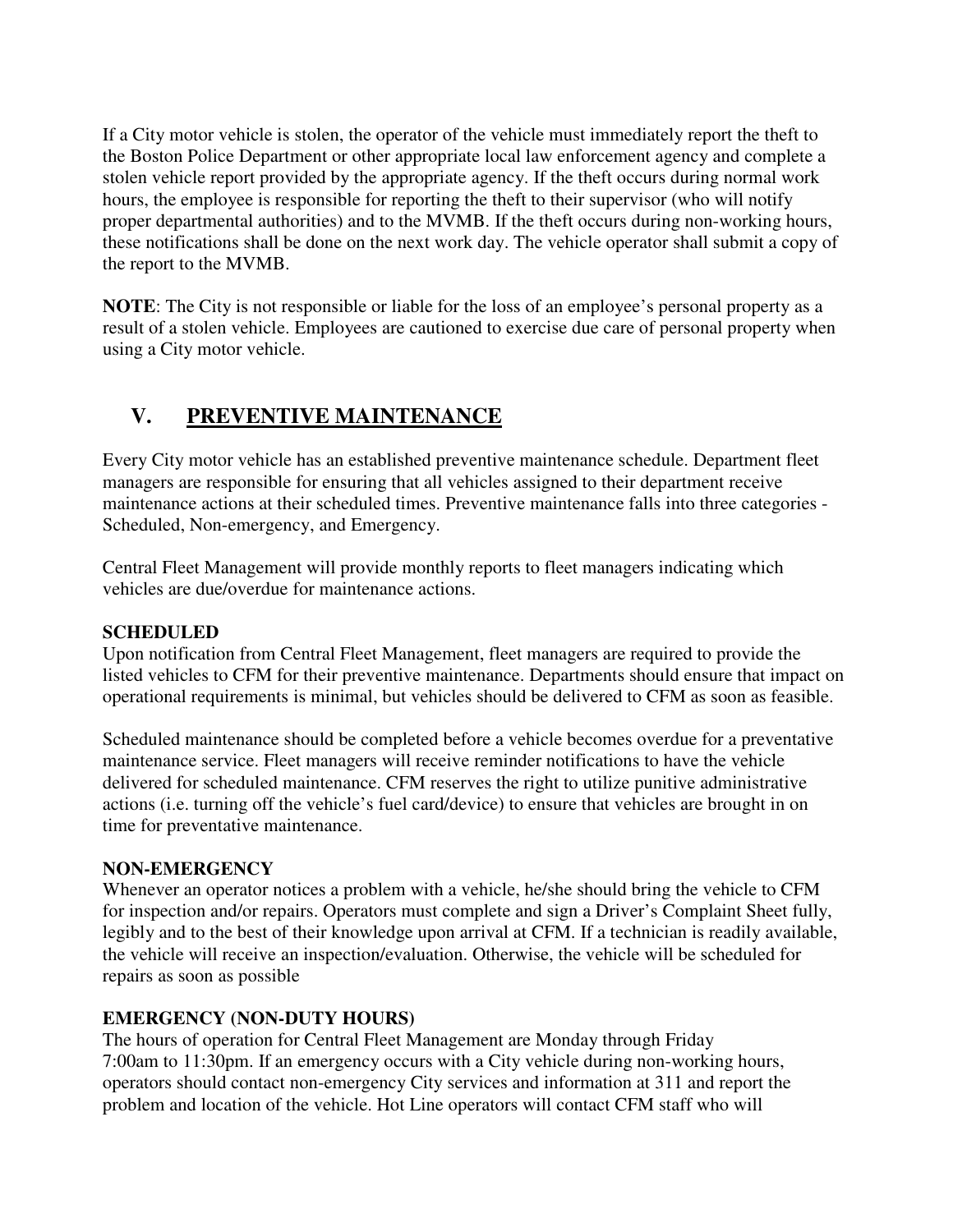coordinate with CFM technicians to report to the vehicle's location and tow the vehicle back to the appropriate repair facility or perform on-site repairs if possible. Vehicle inspection/evaluation and repairs will be scheduled as soon as possible.

# **VI. RESTRICTIONS/INSTRUCTIONS/MISCELLANEOUS**

# **FUEL**

All City motor vehicles are authorized to receive fuel from one or more of the City's fuel dispensing sites or at an authorized contracted fueling location (see Attachment A). Each vehicle has been issued its own specific fuel key ("fob") or telematics device to allow it to receive the appropriate type of fuel at one or more of the City's fuel dispensing sites. If an operator loses a vehicle fob or has issues fueling with a vehicle fob or telematics device, they should notify their supervisor and CFM as soon as possible to ensure that the appropriate steps are taken to prevent any unauthorized fueling.

All operators of City vehicles are responsible for ensuring that vehicles have an adequate amount of fuel (not less than 1/2 tank) when the vehicle is returned. Operators are required to re-fuel assigned motor vehicle as required.

City vehicles should fuel exclusively at one of the City's fuel dispensing sites or at an authorized contracted fueling location unless extenuating circumstances arise. Neither CFM nor the MVMB will be responsible for providing any reimbursement for any out-of-pocket fueling costs. Any driver operating a city vehicle (FleetHub included) should refer to their supervisor to clarify their department's policy on fuel reimbursements prior to using a City motor vehicle.

# **GARAGING/PARKING**

Unless specifically authorized by the department's Appointing Authority, and approved by the Motor Vehicle Management Bureau, all City motor vehicles under the scope of the MVMB shall be garaged/parked within the perimeter of the City of Boston.

# **GPS/TELEMATICS**

City vehicles may be equipped with GPS and/or telematics devices This language is not intended to amend, add to, or subtract from any current collective bargaining agreement or memorandum of agreement between the City of Boston and its unions. To the extent a conflict exists between this section and any relevant collective bargaining agreement or memorandum of agreement, the terms of the applicable agreement shall prevail.

# **LEAVING CITY LIMITS**

No operator should leave the limits of the City of Boston in a City vehicle without first notifying and receiving authorization to do so from their division head. Operators are still required to comply with all of the rules and regulations listed herein upon leaving City limits and departments are responsible for any incidental expenses (e.g. fuel, tolls, parking expenses, etc.) that may be incurred.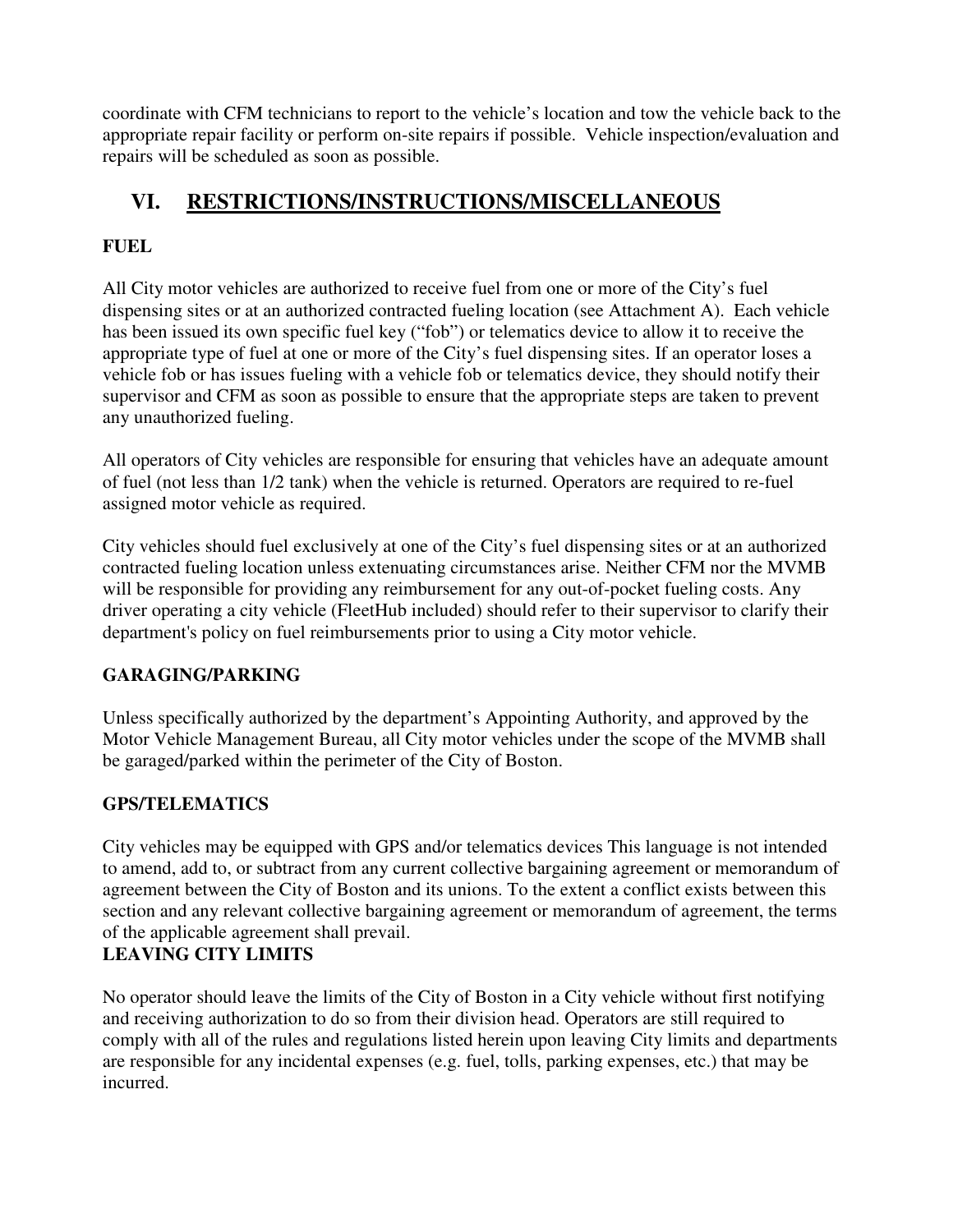# **EMPLOYEE LIABILITY**

Under MGL Ch. 258, City employees are protected from being sued by third parties when they are acting within the scope of their employment while operating a motor vehicle. If the employee(s) are found to have not been acting within the scope of their employment or not acting in compliance with certain rules or regulations outlined in this document, he/she may be at risk of being held liable for damages to third parties as well as to the City owned vehicle.

# **PERSONAL USE OF CITY OWNED VEHICLES**

The use of City owned vehicles for anything other than City business is strictly prohibited and may subject the employee to disciplinary action up to and including termination. Any use of City owned vehicles outside of City limits or overnight use must be approved by the appropriate Department head or his/her designee.

Employees who use employer provided vehicles solely for business purposes are not required to include the value of such use in income. However, if at any time, the vehicle is used for commuting to and from work (for instance, the vehicle is taken home overnight), it is considered a Taxable Benefit per the IRS Publication 15-B and, as such, the employee will be required to report it in the Vehicle Usage Form at year-end. The value of such personal use, which is a taxable benefit, will be reported on the employee's W-2.

# **SEAT BELT USAGE**

Massachusetts State Law (M.G.L. Chap. 90 Sect. 13A) states that no person shall operate a motor vehicle or ride as a passenger in a motor vehicle unless such person is wearing a safety belt which is properly adjusted and fastened.

Failure to use seat belts may lead to the operator receiving a citation which will be reflected on the operator's driving record.

# **NO SMOKING POLICY**

Under the City of Boston's Work Rules and Regulations, the No Smoking policy is extended to include no smoking allowed in any City owned vehicle.

# **CELL PHONE USE**

Effective January 3, 2012, Federal law (FMCSR) forbids all operators of commercial motor vehicles from operating commercial motor vehicles while using cell phones or other wireless devices for communications or text messaging.

City policy and Massachusetts state law (M.G.L. c. 90 Sec. 13B) forbids any driver from using a wireless device to text message while operating a motor vehicle. When an employee operates a motor vehicle for City business, the employee must adhere to proper cell phone use in accordance with City policy and any applicable Federal or Massachusetts state law(s). Violation of this policy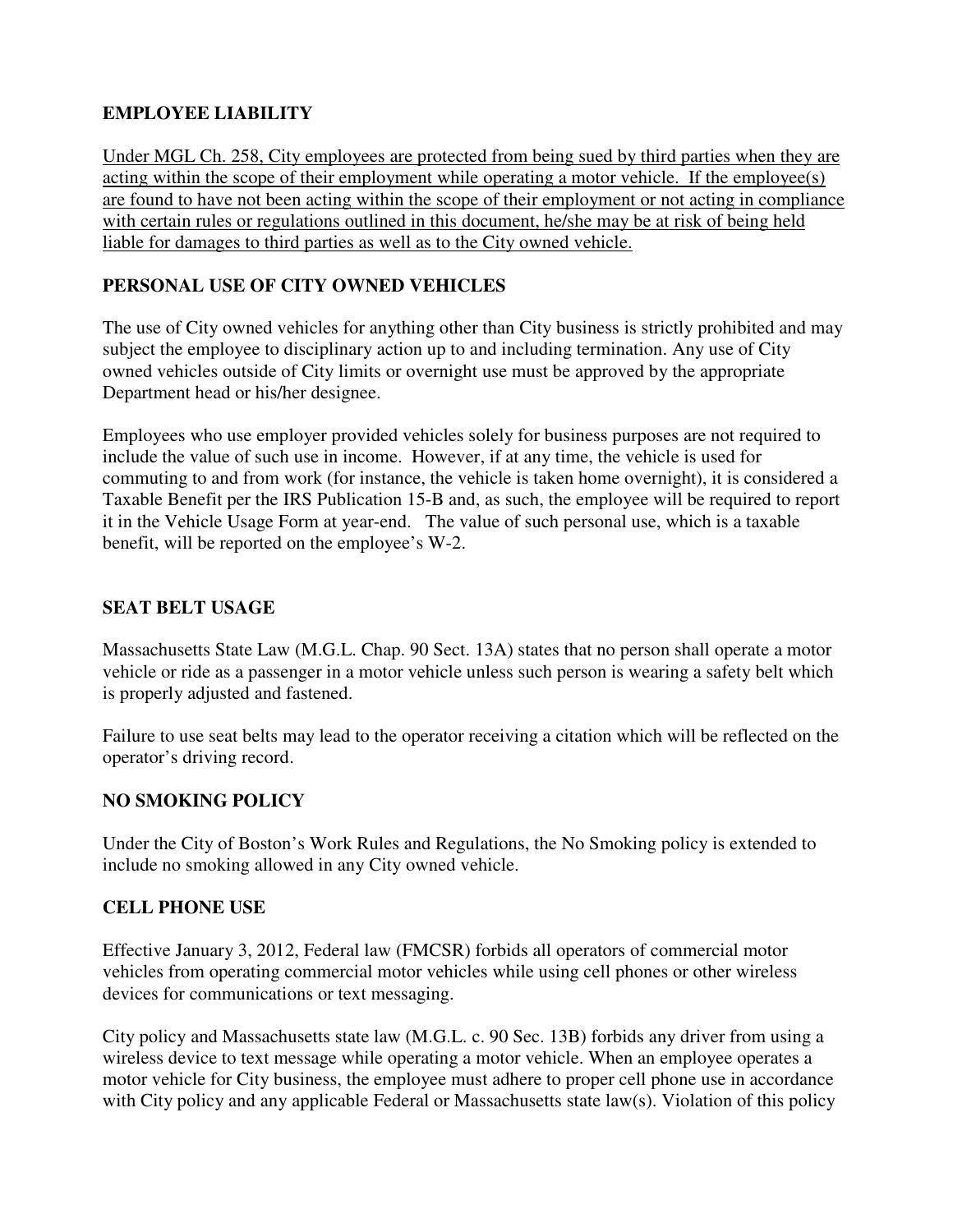is a serious safety concern and will be strictly enforced, and may result in discipline, up to and including termination

# **TOLLS/PAID PARKING**

Any driver operating a city vehicle (FleetHub included) who plans on using a toll road or who may incur parking fees during their trip should refer to their supervisor to clarify their department's policy on incidental reimbursements prior to leaving.

Please note that Central Fleet Management cannot reimburse drivers for any tolls or parking fees or for any tickets or penalties resulting from the failure to pay a toll or a parking fee.

### **TRAFFIC VIOLATIONS**

All employees operating a City owned vehicles must abide by all speed, parking, traffic and other applicable laws. Any and all fines imposed as a result of any violations, including parking tickets and traffic violations, shall be paid entirely by the employee responsible for the violation.

#### **COOPERATION**

As a condition of the authorization to operate a City vehicle, all employees agree to cooperate in the investigation, defense, and resolution of any claim which arises as a result of his/her operation of that vehicle. Failure to comply with the requests by the City, its agents, servants, or attorneys for cooperation in the investigation, defense, or resolution of any claim may result in the denial of coverage by the City of Boston as pertains to that claim pursuant to MGL 258 section 2 (Liability/Cooperation of Public Employee). In the event the city denies coverage, the individual operator may be found personally liable to the claimant for any damages resulting from an accident and the operator will have to assume the cost of his/her own defense of the matter, including attorney's fees.

# **VII. COMPLIANCE**

These rules and regulations apply to the use and operation of all City of Boston vehicles within the responsibility of the Motor Vehicle Management Bureau pursuant to City of Boston Code, Ordinances c. 7, s 7-8.8.

Failure to comply with these rules and regulations may result in one or more of the following: suspension of the authorization to operate a City motor vehicle, personal liability for any damage to a City owned vehicle, and/or disciplinary action up to and including termination.

All employees are required to sign off on the Acknowledgement of Policy (Attachment B)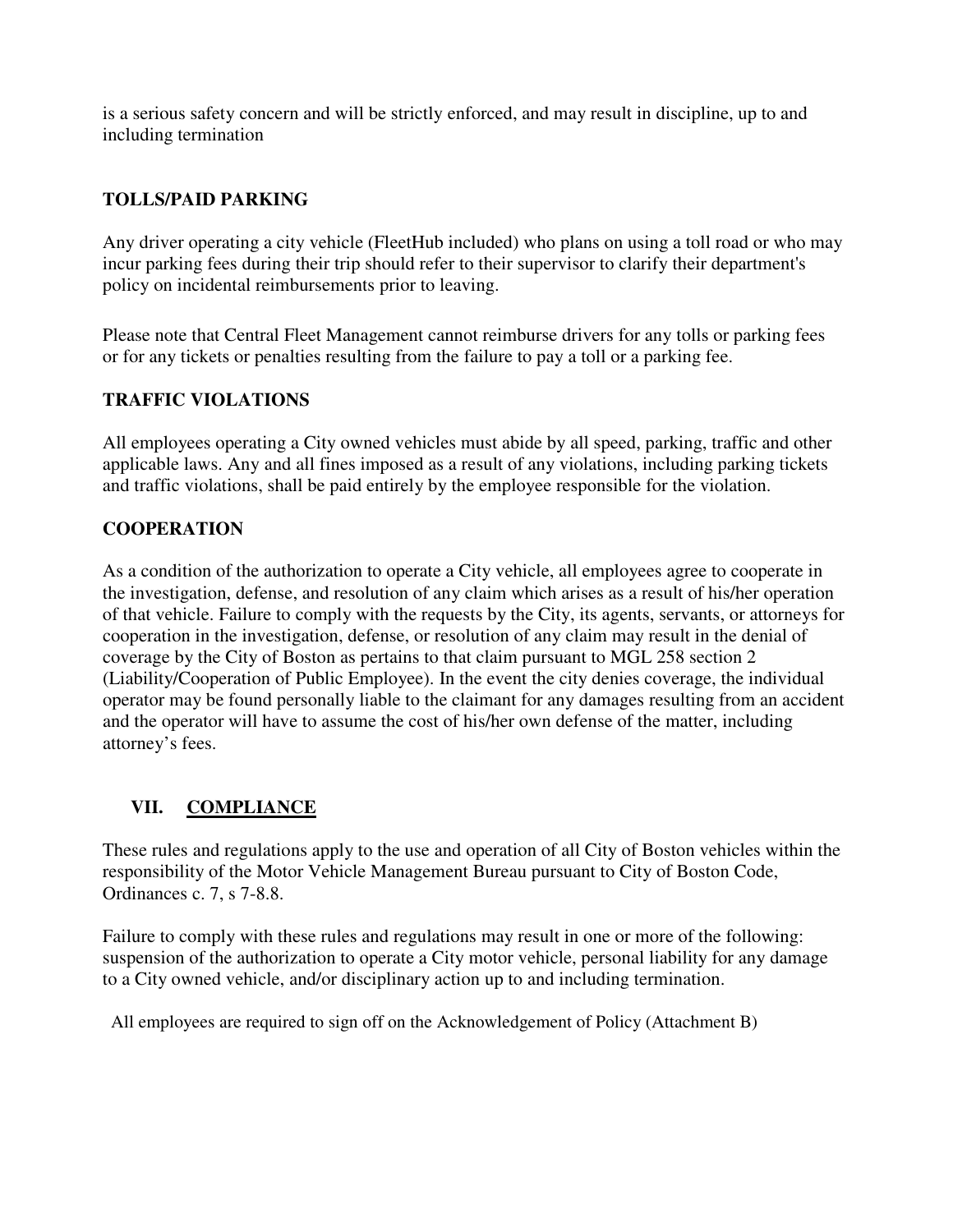# **Attachment A**

| <b>PWD DISTRICT</b>                   | <b>ADDRESS</b>                                   | <b>HOURS OF</b><br><b>OPERATION</b> | <b>FUEL TYPE</b>                 | <b>CAPACITY</b> |
|---------------------------------------|--------------------------------------------------|-------------------------------------|----------------------------------|-----------------|
| 1                                     | <b>400 FRONTAGE ROAD</b>                         | 24 HOURS                            | <b>DIESEL</b>                    | 10,000          |
|                                       | <b>SOUTH BOSTON</b>                              |                                     | <b>GASOLINE</b>                  | 20,000          |
| 6                                     | 315 GARDNER STREET                               | 7:00AM - 3:30PM                     | <b>DIESEL</b>                    | 3,000           |
|                                       | <b>WEST ROXBURY, MA</b>                          |                                     | <b>GASOLINE</b>                  | 2,500           |
| $\overline{7}$                        | 58 GIBSON STREET<br>DORCHESTER, MA               | 7:00AM - 3:30PM                     | <b>DIESEL</b>                    | 4,000           |
| 8                                     | <b>58 DANA AVENUE</b><br>HYDE PARK, MA           | 7:00AM - 3:30PM                     | <b>DIESEL</b>                    | 2,500           |
| 10                                    | 280 HIGHLAND STREET<br>ROXBURY, MA               | 7:00AM - 3:30PM                     | <b>DIESEL</b>                    | 4,000           |
| <b>BTD</b><br><b>OPERATIONS</b>       | <b>112 SOUTHAMPTON STREET</b><br>ROXBURY, MA     | 24 HOURS                            | <b>DIESEL</b><br><b>GASOLINE</b> | 2,500<br>6,000  |
| <b>FRANKLIN PARK</b>                  | <b>CIRCUIT DRIVE</b><br><b>JAMAICA PLAIN, MA</b> | 7:00AM - 3:30PM                     | <b>DIESEL</b><br><b>GASOLINE</b> | 3,000<br>3,000  |
| <b>LOGAN AIRPORT</b><br>LOGAN AIRPORT | <b>100 SERVICE ROAD</b>                          | 24 HOURS<br>24 HOURS                | $E-85$<br><b>CNG</b>             | N/A<br>N/A      |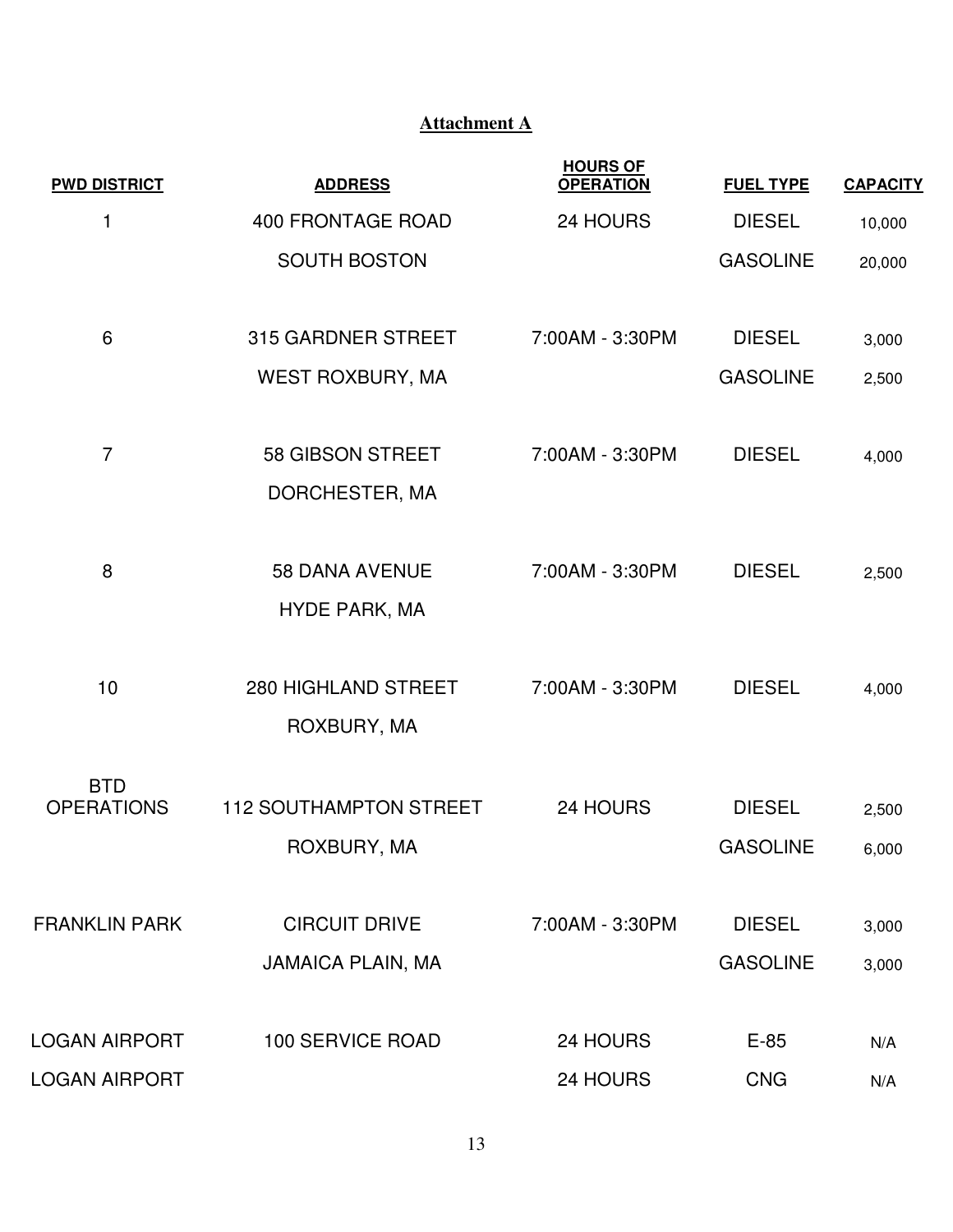# NATIONAL GRID GARDNER STREET CNG CNG N/A